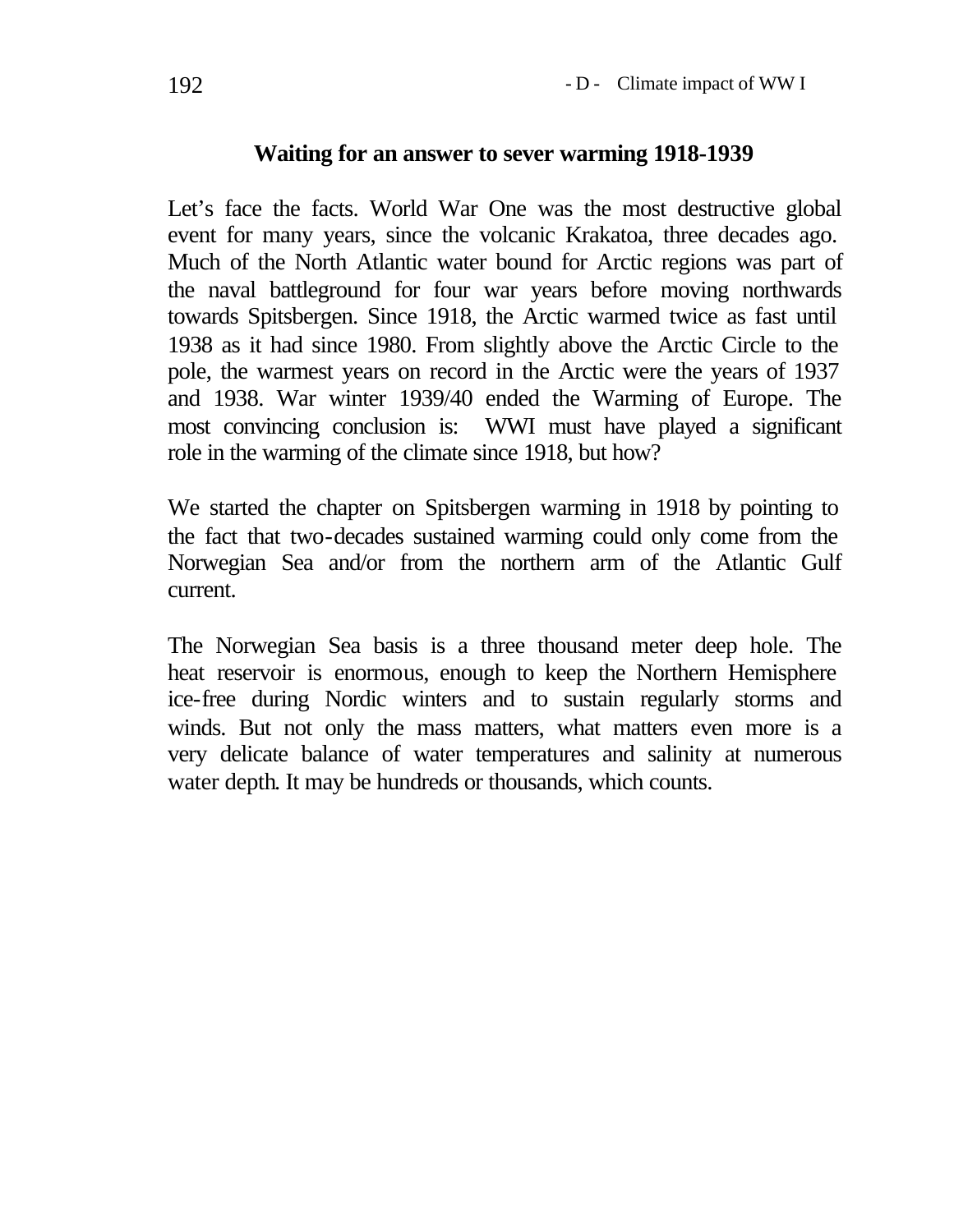

*The Norwegian Sea basis is a 3000 meter deep hole. Image concept from University Oslo*



Major Sea War activities 1914-1918 in North Europe *The distant between the naval war theatres 1914-1918 is only 2000km and the sea currents need only few weeks to bridge the distant between North Sea and northern Norwegian Sea, respectively Spitsbergen.*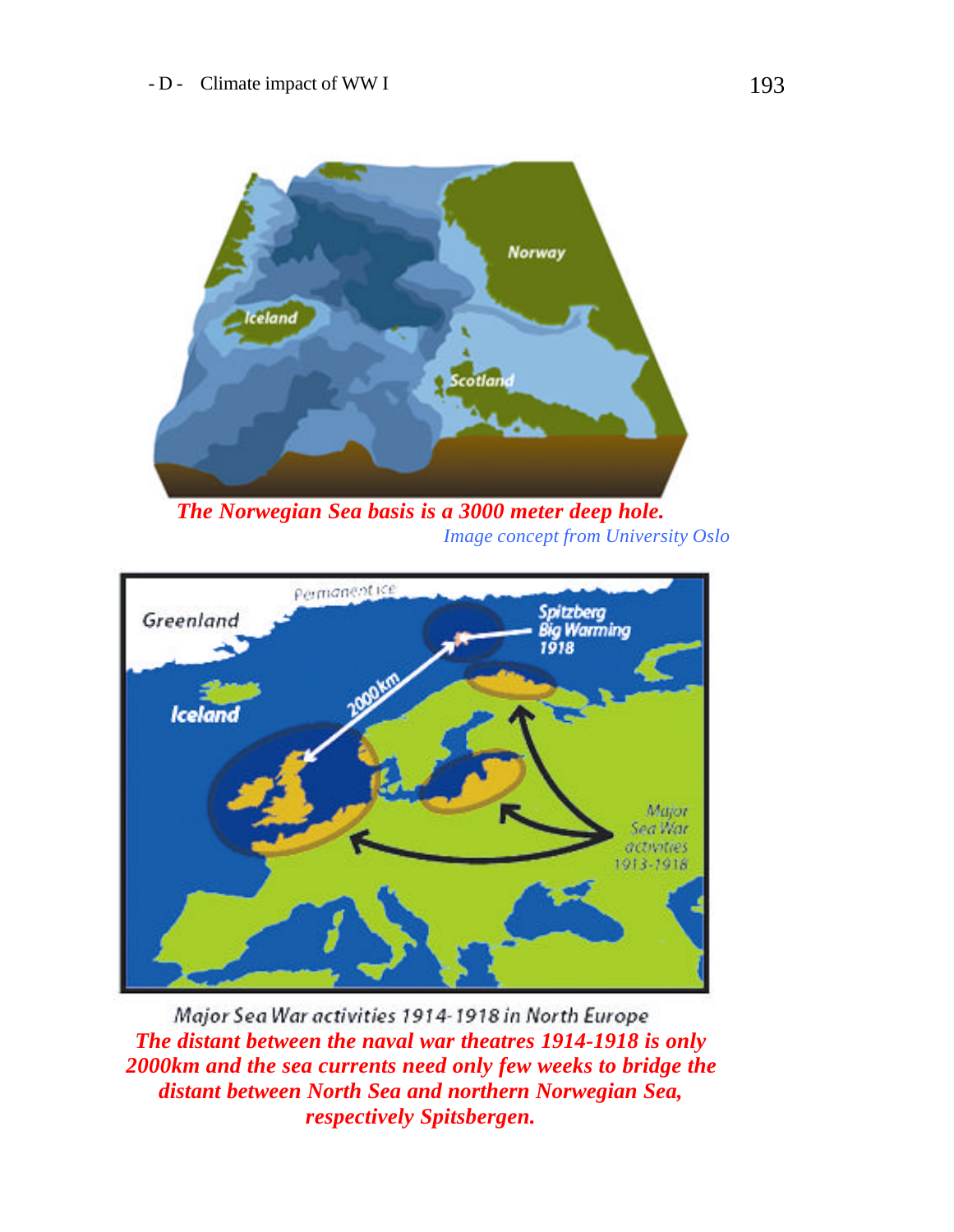In addition, the warm water inflow from the south cannot be ignored. The inflow west of Scotland is the most significant and about  $67^{\circ}$  C warmer than water that travels north, crossing the Iceland-Faroe Ridge. The inflow to Norwegian Sea is roughly eight times the total outflow of all the world rivers or eight million tones per second, while the forwarded energy in terms of heat transport corresponds to an energy output of 100,000 major electricity power plants. In comparison to the 8x106 m3/sec warm water from the Gulf Current, the water transport in the Norwegian Coastal current at the southwest coast is of about 1 million cubic meter per second (1x106 m3/sec), increasing northwards with a speed between 30 and 100 cm/sec or 1 to 4 km per/h. The water needs merely 3 to 8 weeks to reach Spitsbergen. That is all big stuff and a nearby war at sea cannot necessarily compete with such dimensions, might quickly cross one's mind. But nature is not black and white and physics offers thousands



of variations. In the same way as a very thin and undisturbed freshwater layer over huge sea areas during winter time would isolate almost completely the sea water body from the atmosphere, hundreds of other activities can change the structure of sea water layers. That must have happened in 1918, and it was a very severe phenomenon, indeed. Two decades of warming do not come from nowhere. Scientists who speak about climatic changes as a matter of expertise have to answer this question.